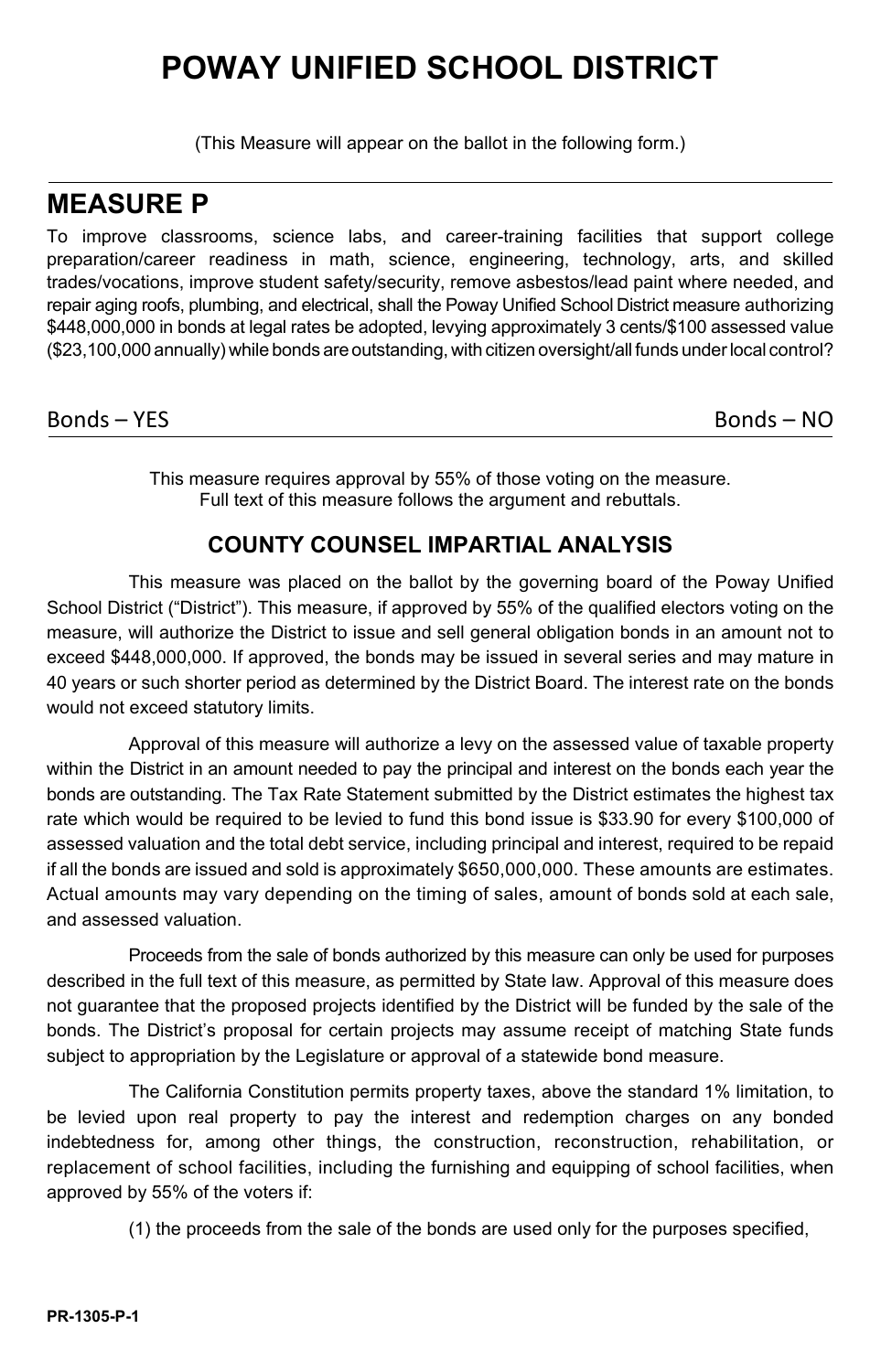#### **COUNTY COUNSEL IMPARTIAL ANALYSIS (CONTINUED)**

(2) the District evaluates safety, class size reduction, and information technology needs to approve a list of specific projects to be funded,

(3) the District conducts an annual, independent performance audit to ensure funds have been expended on the specific projects listed, and

(4) the District conducts an annual, independent financial audit of bond proceeds.

Additionally, if the bond measure is approved, State law requires the District to establish an independent citizens' oversight committee. The District has made the issuance of the bonds in this measure subject to these legal requirements.

A "YES" vote is in favor of authorizing the District to issue and sell \$448,000,000 in general obligation bonds.

A "NO" vote is against authorizing the District to issue and sell \$448,000,000 in general obligation bonds.

#### **TAX RATE STATEMENT**

An election will be held within the boundaries of Poway Unified School District ("District") on March 3, 2020 to authorize the sale of up to \$448,000,000 in bonds of the District to finance improvements to educational facilities as described in the measure. If such bonds are approved, authorized and sold, the principal and interest on the bonds will be payable only from the proceeds of ad valorem tax levies made upon the taxable property in the District. The following information is provided in compliance with Sections 9400 to 9404, inclusive, of the California Elections Code. Such information is based upon the best estimates and projections presently available from official sources, upon experience within the District and other demonstrable factors.

1. The best estimate from official sources of the average annual tax rate that would be required to be levied to fund this bond issue over the entire duration of the bond debt service, based on a projection of assessed valuations available at the time of filing of this statement, is 3.044 cents per \$100 of assessed valuation (\$30.44 per \$100,000 of assessed valuation). The final fiscal year in which it is anticipated that the tax will be collected is 2047-48.

2. The best estimate from official sources of the highest tax rate that would be required to be levied to fund this bond issue, based on a projection of assessed valuations available at the time of filing this statement, is 3.39 cents per \$100 of assessed valuation (\$33.90 per \$100,000 of assessed valuation) It is estimated that such rate would be levied in fiscal year 2020-21. The best estimate from official sources of the lowest tax rate that would be required to be levied to fund this bond issue, based on a projection of assessed valuations available at the time of filing this statement is 1.062 cents per \$100 of assessed valuation (\$10.62 per \$100,000 of assessed valuation). It is estimated that such rate would be levied in fiscal year 2047-48.

3. The best estimate from official sources of the total debt service, including the principal and interest that would be required to be repaid if all the bonds are issued and sold, is approximately \$650 million, considering the assumptions set forth in paragraphs (1) and (2) above. This estimate results in a debt service ratio of 1.45 to 1, which is less than the maximum ratio of 4 to 1 allowed by Education Code Section 15144.1.

Voters should note that the estimated tax rate is based on the assessed value (not market value) of taxable property on the San Diego County official tax rolls. In accordance with Education Code Section 15100, subparagraph (c), the District has obtained reasonable and informed projections of assessed property valuations that take into consideration projections (if any) of assessed property valuations made by the County Assessor. In addition, taxpayers eligible for a property tax exemption, such as the homeowner's exemption, will be taxed at a lower effective tax rate than described above. Property owners should consult their own property tax bills and tax advisors to determine their property's assessed value and any applicable tax exemptions.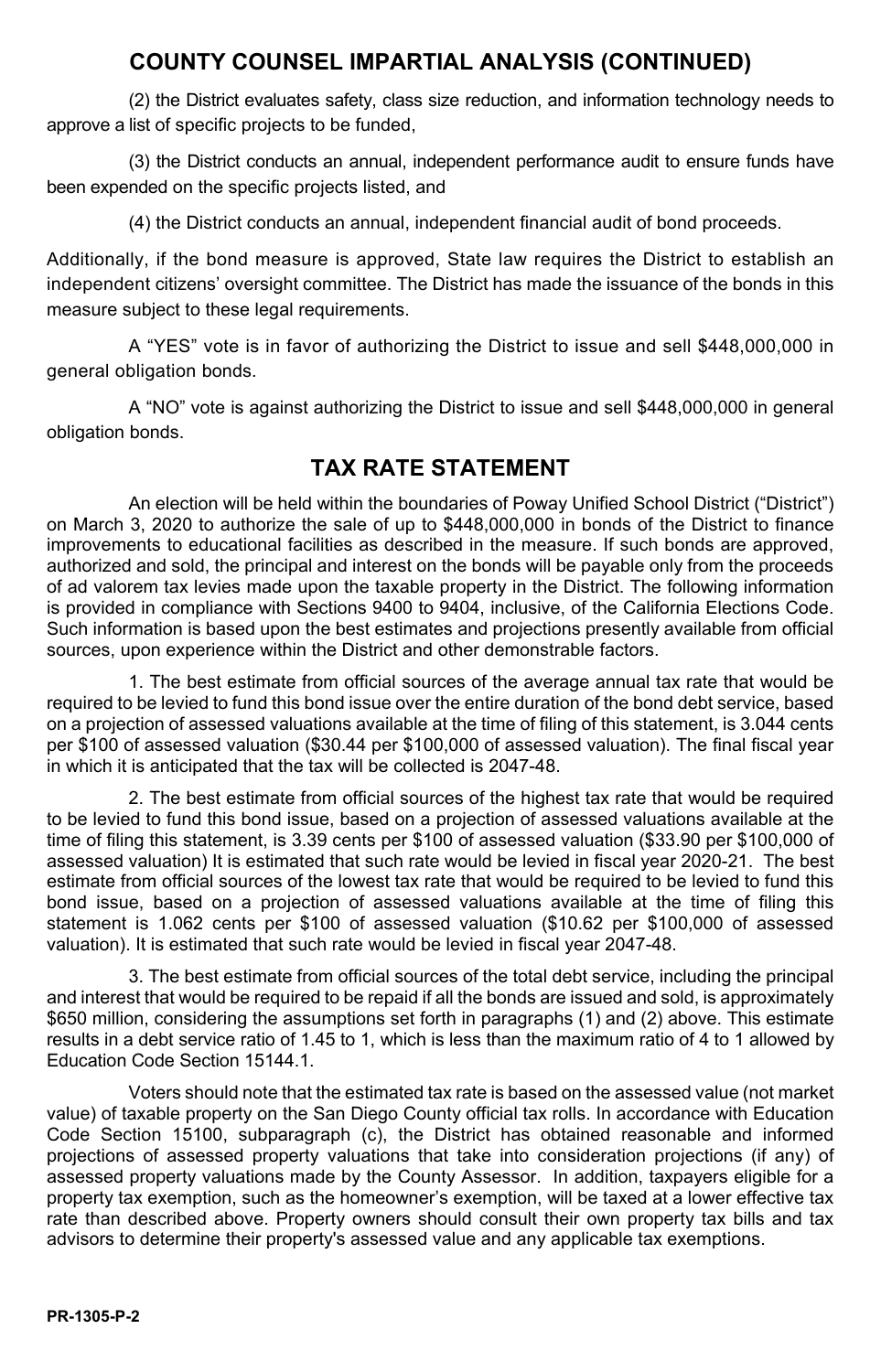## **TAX RATE STATEMENT (CONTINUED)**

The attention of all voters is directed to the fact that the foregoing information is based upon projections and estimates only, which are not binding upon the District. The actual tax rates and the years in which they will apply may vary from those presently estimated, due to variations from these estimates in the timing of bond sales, the amount of bonds sold and market interest rates at the time of each sale, and actual assessed valuations over the term of repayment of the bonds. The dates of sale and the amount of bonds sold at any given time will be determined by the District based on need for construction funds and other factors. The actual interest rates at which the bonds will be sold will depend on the bond market at the time of each sale. Actual future assessed valuation will depend upon the amount and value of taxable property within the District as determined by the County Assessor in the annual assessment and the equalization process. Accordingly, the actual tax rate and the years in which such rates are applicable may vary from those presently estimated as stated above.

Marian Kim-Phelps, Superintendent November 14, 2019

\_\_\_\_\_\_\_\_\_\_\_\_\_\_\_\_\_\_\_\_\_\_\_\_\_\_\_\_\_\_\_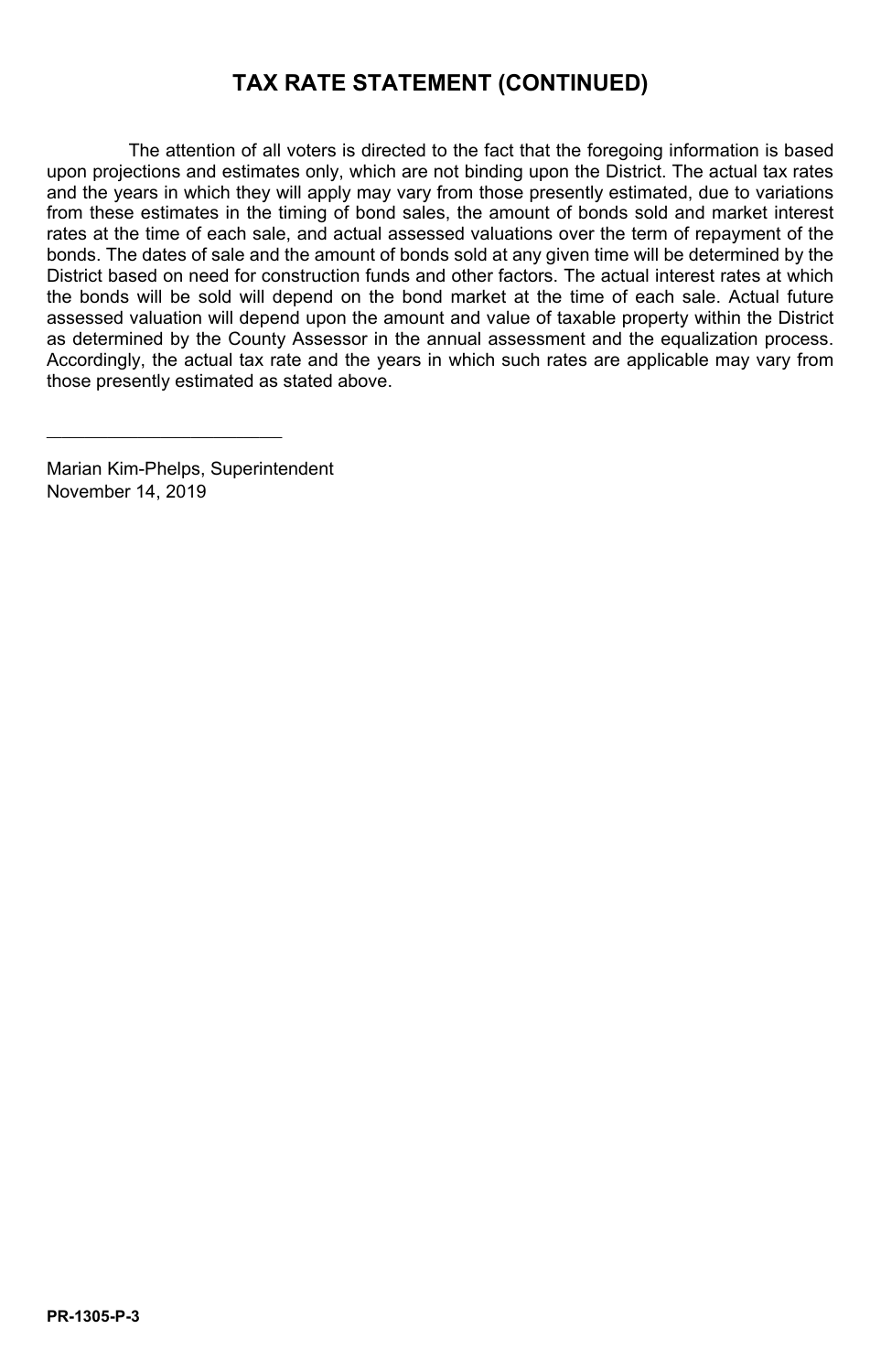#### **ARGUMENT IN FAVOR OF MEASURE P**

Vote YES on Measure P to ensure **safety**, **security**, and **success** for Poway Unified students.

Vote YES on P to:

#### **ENSURE SAFETY**

- Remove hazardous materials like asbestos and lead paint, where needed
- Repair/replace roofs, plumbing, sewer lines, and outdated electrical systems
- Upgrade older schools to meet the same standards as newer schools

#### **ENSURE SECURITY**

• Improve student safety and campus security systems including fencing, cameras, emergency communications systems, smoke detectors and fire alarms

#### **ENSURE SUCCESS**

- Provide classrooms with the infrastructure needed to support world-class instruction in science, technology, engineering, arts, and math
- Provide modern labs and career training facilities to ensure students are college and career-ready

Poway Unified schools are nationally acclaimed for academic excellence, award-winning extracurricular activities, and strong career technical programs. High-performing schools are essential to protecting our home values.

Despite PUSD's reputation for excellence, we are the lowest-funded unified school district in San Diego County. Voting YES on Measure P means Poway Unified schools will qualify for nearly \$90 million in State matching funds that otherwise will go to different school districts.

It's been over a decade since the District sought the community's support to help modernize and improve our aging facilities. Measure P will enable us to remain competitive, innovative, and continue to provide high-quality education.

Measure P includes strict taxpayer accountability, including a Citizens' Oversight Committee and independent audits to ensure funds are spent properly.

By law, Measure P funds can only be used to improve local schools. These funds can't be taken by the State or used for teacher or administrator salaries or benefits.

#### ENDORSED BY THE SAN DIEGO COUNTY TAXPAYERS ASSOCIATION

Please join parents, teachers, seniors, community and business leaders by voting YES on P.

MARTIN REISERT San Diego County and California Teacher of the Year

KATHLEEN PORTER Executive Director, Career Technical, Adult, and Alternative Education

CAPTAIN THOMAS ADAMS, III, USN, RETIRED ROTC Instructor DAVE LEMASTER Principal, Rancho Bernardo High School

SGT. WES ALBERS Poway Unified Safety Committee Member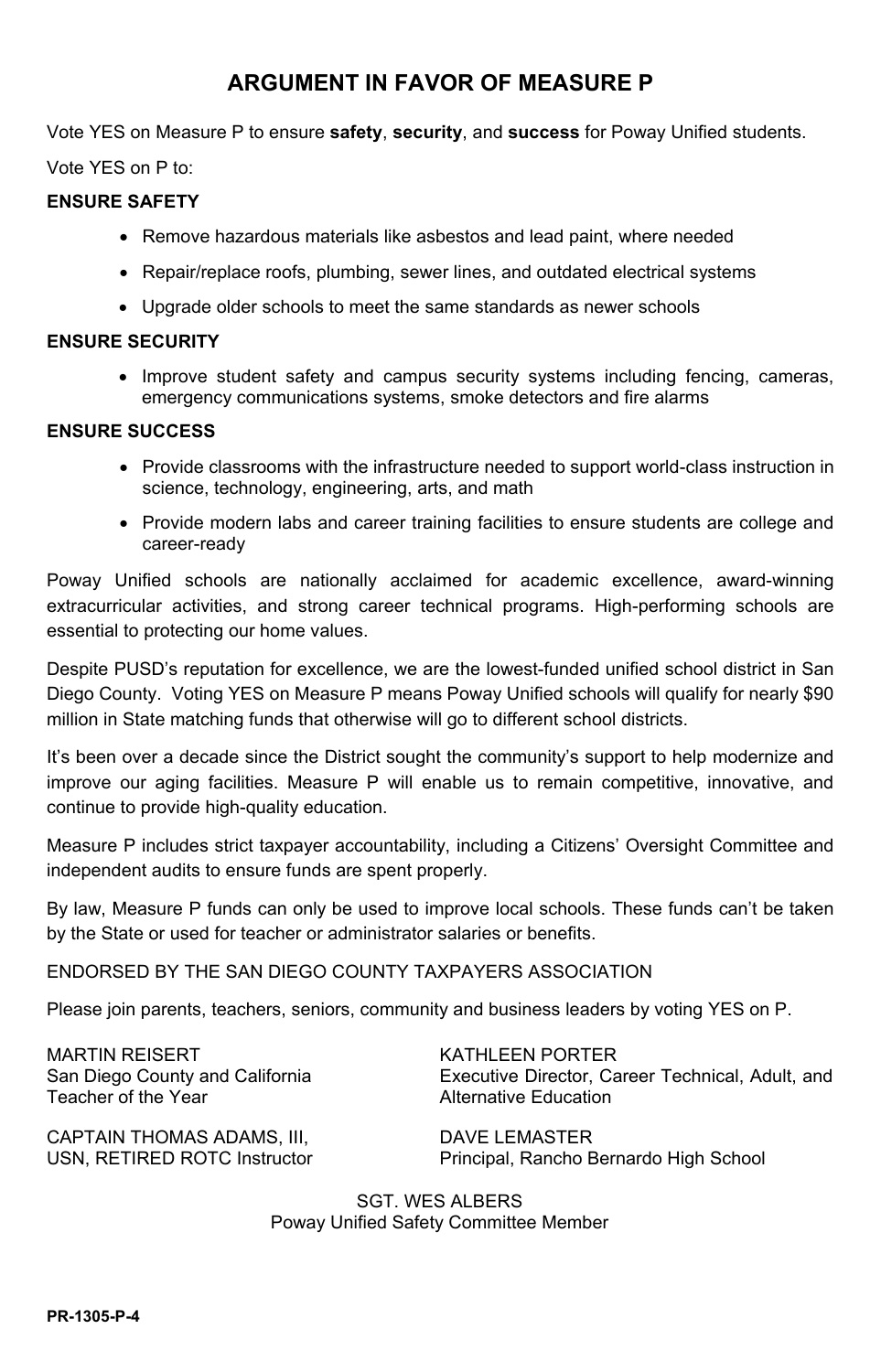## **REBUTTAL TO ARGUMENT IN FAVOR OF MEASURE P**

**Vote NO on Measures P** to avoid further wasteful bureaucratic spending at the expense of our students and teachers.

Every year we are told that our schools are underfunded, with our teachers lacking necessary supplies and school buildings rapidly decaying. These pleas are not exclusive to San Diego County, nor is the trend of drastically increasing education spending per pupil over the last several decades.

#### **MORE SPENDING SOLVES NOTHING:**

The U.S. spends more on education per capita than nearly every other country, and our local schools are no exception. We spend more and more with little to no improvement in our schools. This is because the educational challenges we face can't be solved by simply throwing more money at the issue. The problems we face are more systemic, with union priorities constantly superseding the needs of students and teachers. The predictable result has been an insatiable bureaucratic desire for more funding, which comes in the form of taxes in one way or another.

#### **BONDS ALWAYS REQUIRE TAX INCREASES:**

While proponents promote bond measures to avoid having to justify direct tax increases on working families, the measures immediately increase property taxes. Furthermore, state and local governments will need to pay back the bonds eventually, which necessitates more taxes or unsustainable borrowing.

Until existing funds are prioritized towards the direct needs of students and teachers rather than unaccountable bureaucracies and union demands, there's no reason to believe that more revenue will improve school infrastructure, safety, or education quality.

TONY KRVARIC Chairman, Republican Party of San Diego County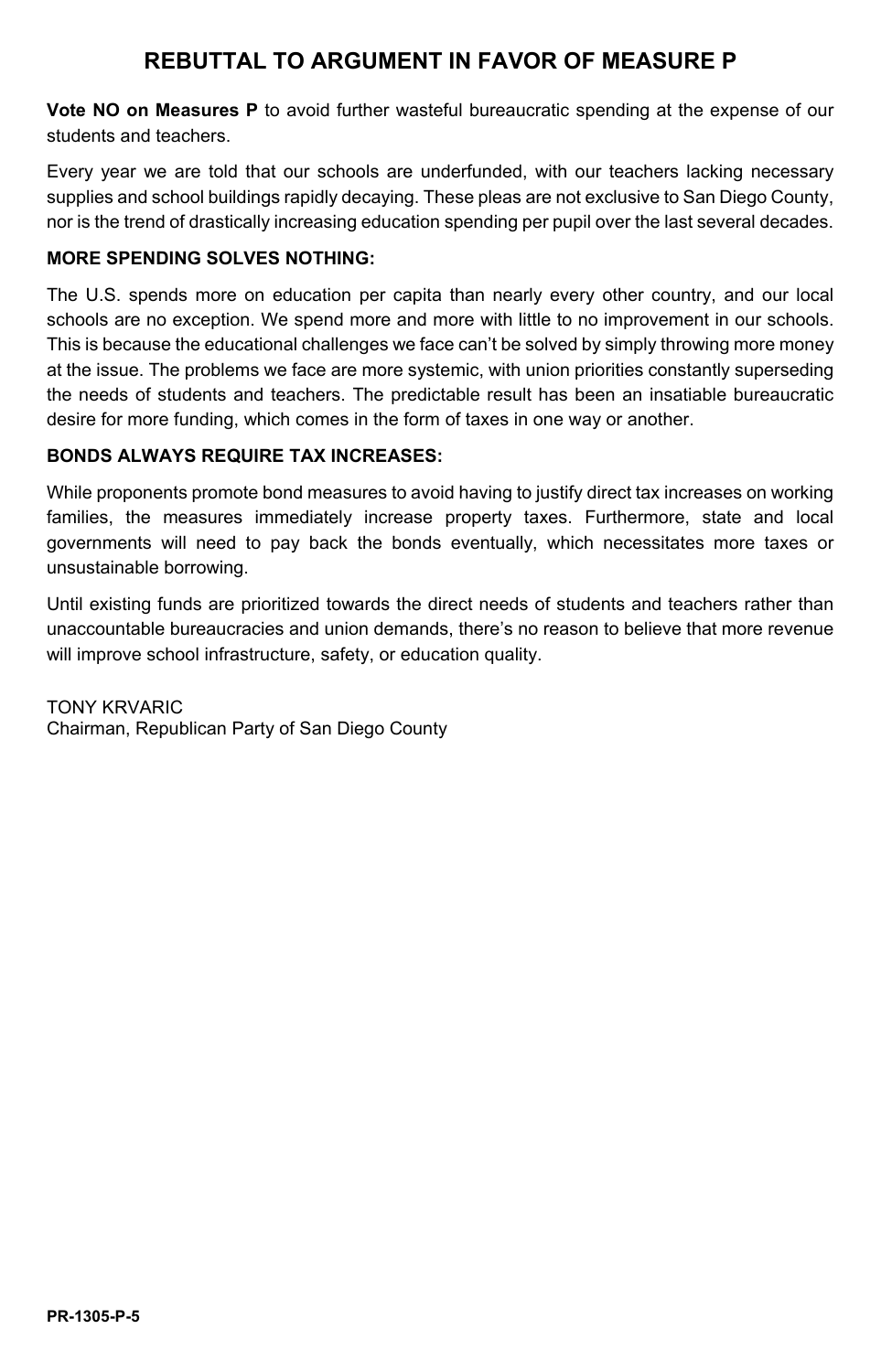## **ARGUMENT AGAINST MEASURE P**

Why is the answer always "more money", i.e. more taxes? What is needed is better prioritization of spending, just like all of us do in our own household budgets.

Until existing funds are prioritized towards the direct needs of students and hard-working teachers rather than gigantic bureaucracies and union leader demands there is no reason to think that more revenue will improve the quality of education or increase our safety.

New bonds are promoted under the guise of improving the infrastructure and resources in schools, only to see existing district money squandered to meet labor union demands and feeding ever growing bureaucracies that don't directly help students or teachers.

The problems we face in our schools are more systemic – making the top priority the placating of powerful union bosses and burgeoning school bureaucracies that crowd out teachers and the resources they need to properly educate our students.

Proponents argue that reforms have been made and that these additional funds will only go to worthy needs. But the reality is that new revenue allows school districts to shift existing school district money that's currently slated for maintenance and improvements to instead pay for bloated bureaucracies and associated pension benefits.

The truth is teachers struggle with classroom resources because of rigid labor union rules and too many bureaucrats, and wasteful contracting policies – not a lack of funding.

The needs of classrooms must be funded FIRST. Somehow student safety, facilities, and teachers get funded LAST, and then the tugging at the heartstrings comes in the form of issuing more bonds which means taking on MORE DEBT and MORE taxes to pay. No more.

Vote NO to force the right kind of prioritization in school spending, putting the needs of students and taxpayers ahead of bureaucrats and union bosses.

MARY FILEN STAMPFLI TONY KRVARIC

Taxpayer Chairman, Republican Party of San Diego County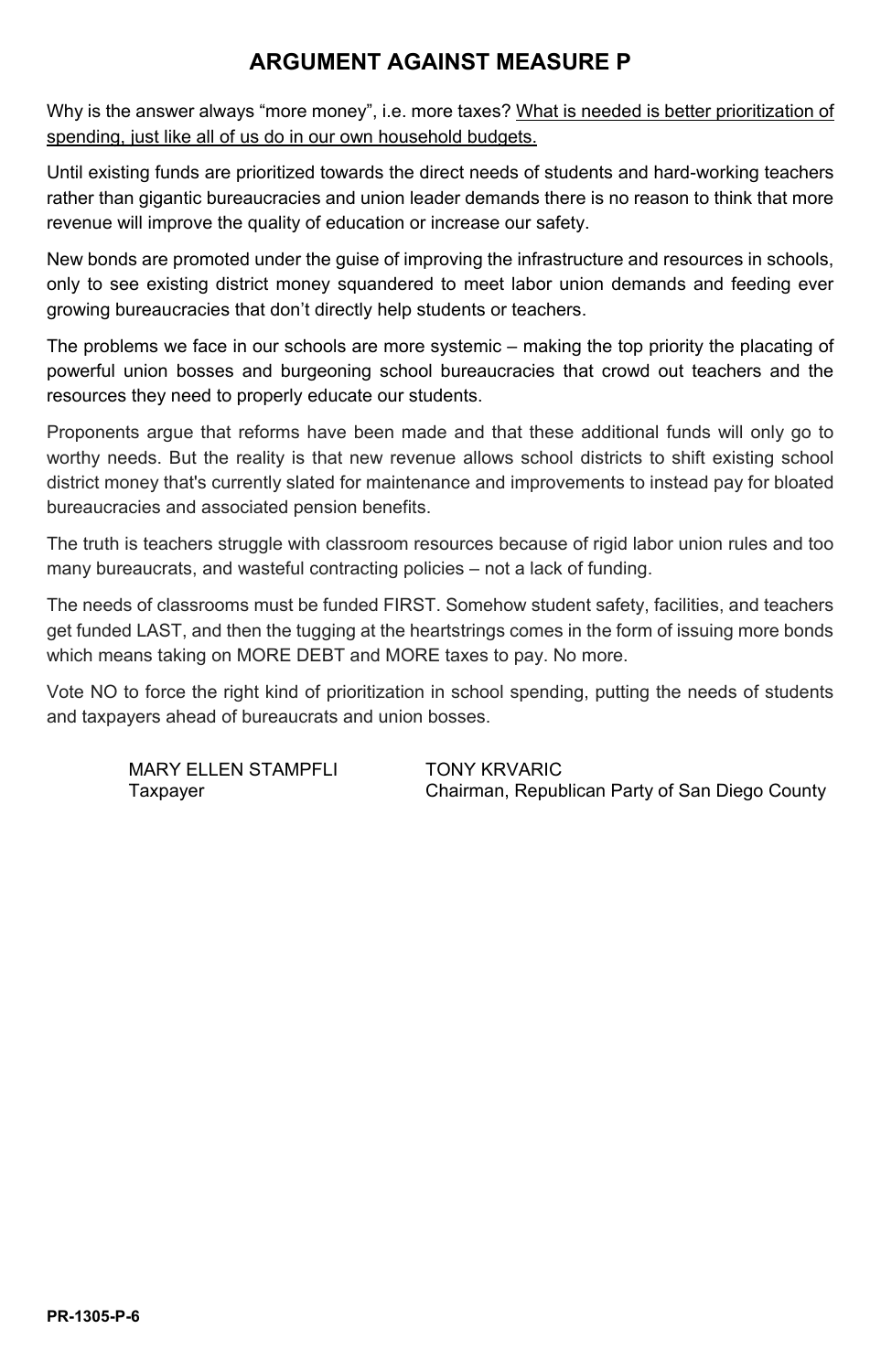## **REBUTTAL TO ARGUMENT AGAINST MEASURE P**

Our hardworking students in Rancho Bernardo, 4S Ranch, Santaluz, Rancho Penasquitos, Torrey Highlands, Sabre Springs, Carmel Mountain Ranch, and Poway deserve a safe and secure place to work and learn. Without **safety** and **security**, their continued **success** is in jeopardy.

Safe and secure facilities are directly linked to providing high-quality education. Poway Unified School District is the lowest-funded school district in San Diego County, and the only way to adequately fund our infrastructure needs is through local bonds.

Under Measure P, all funds stay with our local schools. Passage of Measure P means Poway Unified School District will qualify for nearly \$90 million in state matching funds.

No bond monies can ever be used for administrator or teacher salaries or pensions.

Measure P will enable important school repairs such as removing hazardous materials like asbestos and lead paint, repairing leaky roofs, fixing plumbing problems, repairing sewer lines, and replacing outdated electrical systems. These upgrades mean older schools will meet the same standards as new schools.

All construction contracts are awarded to the lowest, most qualified bidder.

The District's new board and administration demand fiscal accountability and have implemented strict processes and procedures to be good stewards of taxpayer money. District leadership has saved taxpayers millions of dollars by refinancing prior bonds, budgeting prudently, and improving the District's credit rating to AA+.

Measure P is endorsed by the San Diego County Taxpayers Association.

Measure P will keep Poway Unified schools among the best in the nation.

The wisest investment we can make as homeowners and taxpayers is in our schools.

Vote YES on P for Poway Unified schools.

KATIE WU PUSD & San Diego County Teacher of the Year

GREG MAGNO Principal - Mt. Carmel H.S.

CAYLIN FRANK City of Poway Councilmember RAY SHAY Retired Lieutenant, SDPD & Local Real Estate **Expert** 

MARIAN KIM PHELPS, Ed.D. Poway Unified Superintendent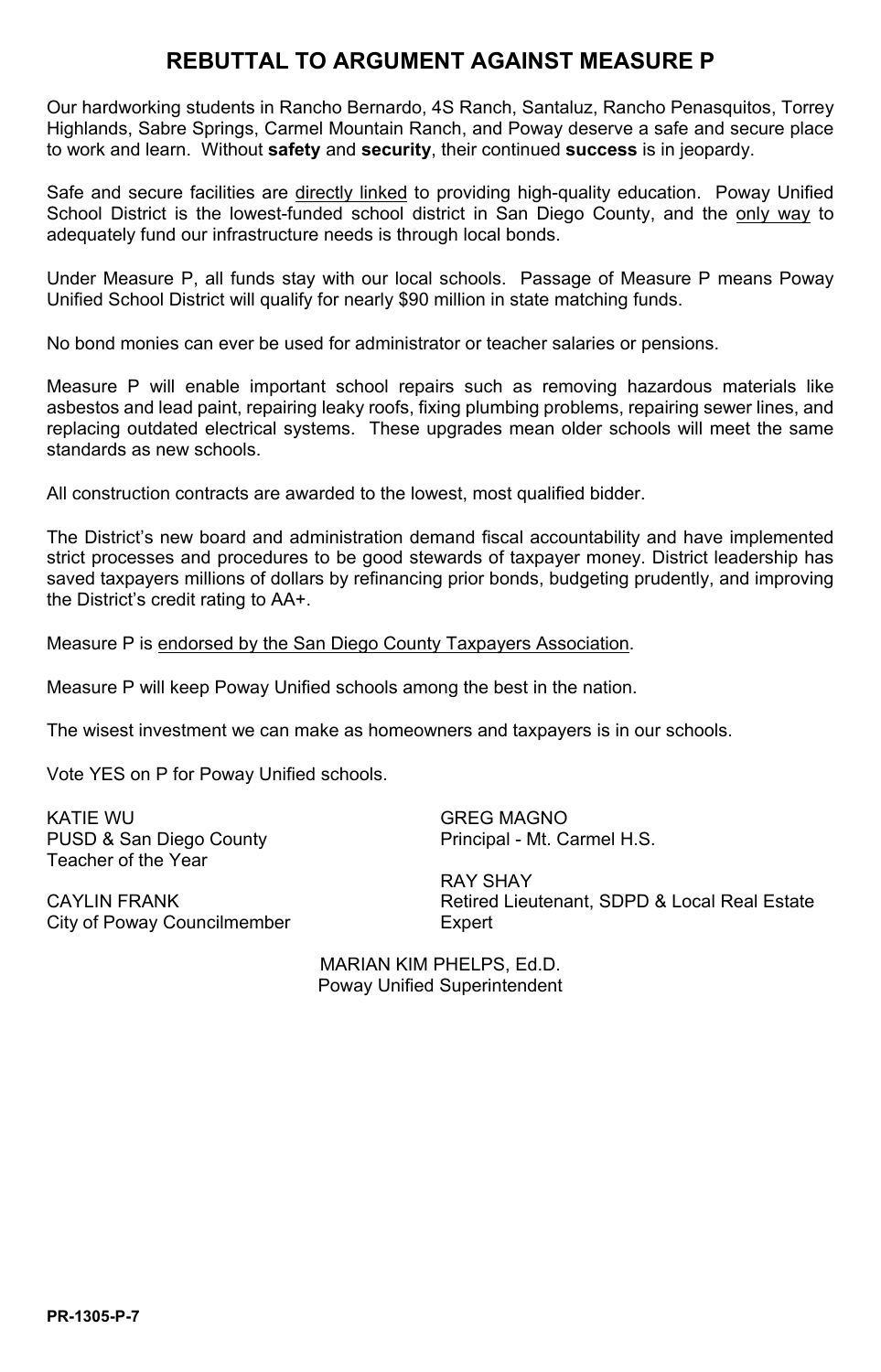## **FULL TEXT OF MEASURE P**

## **POWAY UNIFIED SCHOOL DISTRICT**

By approval of this proposition by at least fifty-five percent (55%) of the registered voters voting thereon, the Poway Unified School District shall be authorized to issue and sell bonds of up to \$448 million in aggregate principal amount to provide financing for the specific school facilities projects listed below in the Bond Project List, subject to all of the accountability safeguards specified herein.

## **SECTION I: KEY FINDINGS**

- The Poway Unified School District is committed to continuing a strong, high-quality educational program and preparing our students to succeed in today's competitive economy; and
- Whether local students are planning to go on to college or directly into the workforce, they are provided with the skills they need to use today's technologies and have a solid background in science, math and technology so they can excel in college and well-paying jobs; and
- Many of our schools are 30-45 years old and deteriorating, and even schools 20 years old require upgrades; and
- It is time to make essential repairs and improvement so our schools can continue to serve our community well for decades to come; and
- The District is conducting a thorough Facilities Master Planning process with input from parents, teachers, staff, students, principals and members of the community to identify the upgrades needed at each school site in order to meet basic safety and accessibility standards, to continue supporting academic achievement, and to address specific priorities at individual school sites; and
- The District believes that completing the identified upgrades will enable the District to ensure that all local students receive instruction in 21<sup>st</sup> century classrooms, labs and school facilities that support modern curriculum, provide a well-rounded education, and give students with the skills they need for college and the competitive global economy; and
- The District recognizes the need to upgrade classrooms, labs, instructional technology and educational facilities to support engaging, hands-on learning experiences in subjects including science, engineering and math; and
- This bond proposition will benefit local schools and no funds can be taken away by the State or other school districts, and by law, no money can be used for teacher and administrator salaries and other school operating expenses, including raises or pensions; and
- The District shall not issue any bonds as capital appreciation bonds or convertible capital appreciation bonds, and all bonds issued will be well under maximum statutory ratios of total debt service to principal for each bond series; and
- This bond measure requires strict fiscal accountability protections including mandatory annual audits and an independent citizens' bond oversight committee comprised of local residents to ensure funds are managed and spent properly.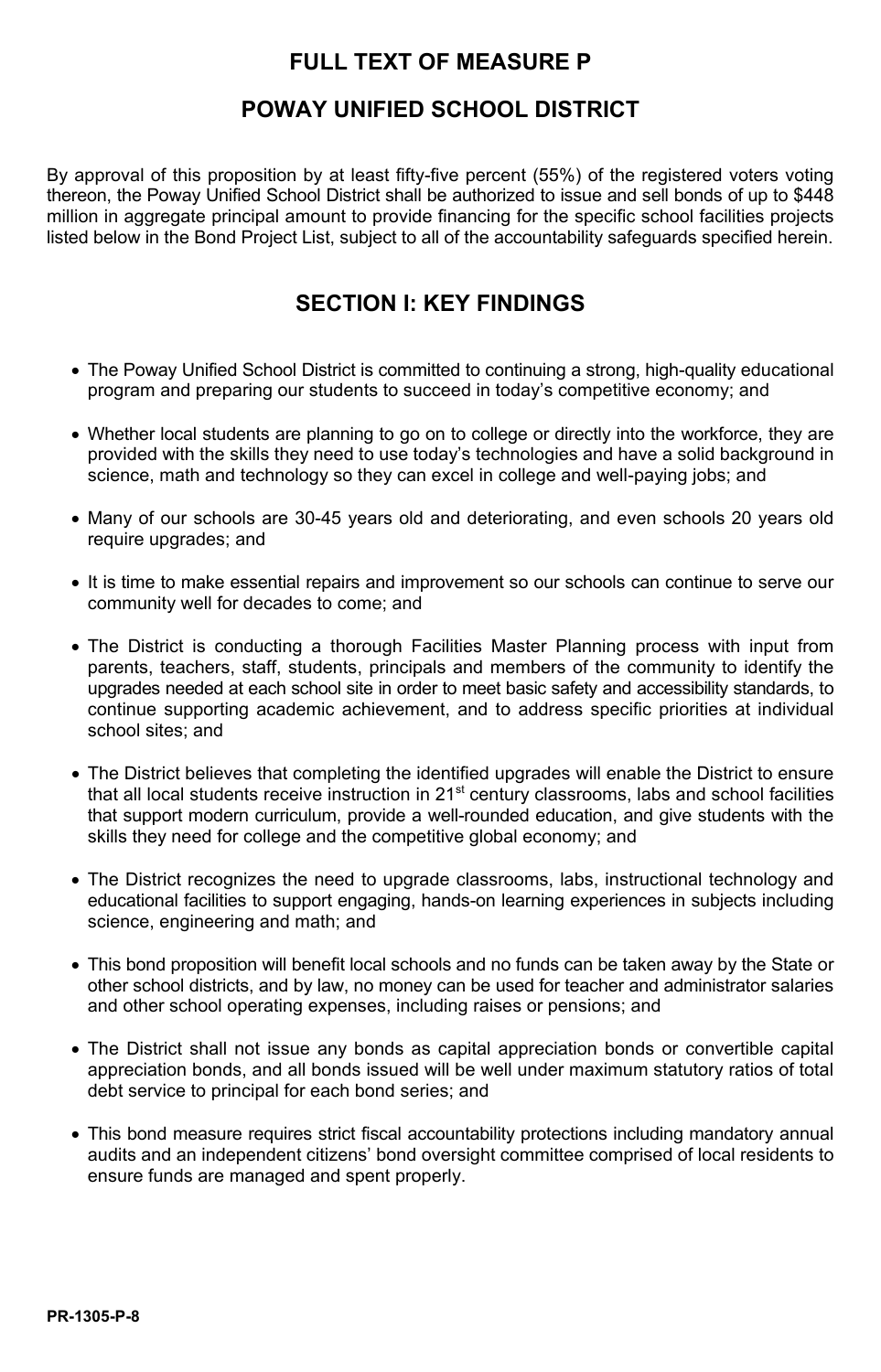#### **SECTION II: ACCOUNTABILITY MEASURES**

The provisions in this section are included in this proposition in order that the voters and taxpayers of the District may be assured that their money will be spent to address specific facilities needs of the District, all in compliance with the requirements of Article XIII A, section 1(b)(3) of the State Constitution, and the Strict Accountability in Local School Construction Bonds Act of 2000 (codified at Section 15264 *et seq.* of the California Education Code).

*Evaluation of Needs*. The Board of Education has evaluated the facilities needs of the District, and has identified projects to finance from a local bond measure at this time. The Board of Trustees hereby certifies that it has evaluated safety, class size reduction (including enrollment trends and classroom capacity) and information technology needs, in addition to other needs, in developing the Bond Project List.

*Independent Citizens' Bond Oversight Committee*. The Board of Education shall establish an independent Citizens' Bond Oversight Committee in accordance with Education Code sections 15278-15282 and applicable Board resolutions and policies, to ensure bond proceeds are expended only for the school facilities projects listed in the Bond Project List. The committee shall be established within sixty (60) days of the date when the Board of Education enters the results of the election in its official minutes.

*Annual Performance Audit*. The Board of Education shall conduct or cause to be conducted an annual, independent performance audit to ensure that the bond proceeds have been expended only on the school facilities projects described in the Bond Project List.

*Annual Financial Audit*. The Board of Education shall conduct or cause to be conducted an annual, independent financial audit of the bond proceeds until all of those proceeds have been spent for the school facilities projects described in the Bond Project List.

*Annual Report to Board*. Upon approval of this measure and the sale of any bonds approved, the Board of Education shall take actions necessary to establish an account in which proceeds of the sale of bonds will be deposited. As long as any proceeds of the bonds remain unexpended, the Superintendent shall cause a report to be filed with the Board of Education no later than January 1 of each year, commencing on the first January 1 after bonds have been issued and some proceeds spent, stating (1) the amount of bond proceeds received and expended in the past fiscal year, and (2) the status of any project funded or to be funded from bond proceeds. The report may be incorporated into the annual budget, annual financial report, or other appropriate routine report to the Board.

#### **SECTION III: BOND PROJECT LIST**

This Bond Project List, which is an integral part of this proposition, describes the specific projects the District proposes to finance with proceeds of the bonds. All information contained within this "Section III: Bond Project List" comprises the list and description of permissible projects and expenses that may be paid from bond proceeds, and where such projects may be or are intended to be completed.

Proceeds from the sale of bonds authorized by this measure shall be used only for the construction, reconstruction, rehabilitation, replacement, furnishing and equipping of school facilities on the Bond Project List, which is organized as shown below by project categories. Projects to be completed are of various classifications, including new/replacement construction ("N/RC"), modernization of existing facilities ("M"), increasing capacity ("I") and updates to facilities to meet code compliance or safety requirements ("U"). Each project is marked to indicate the classification(s) it meets. The classification(s) information is provided solely for informational purposes and shall not be deemed to limit or restrict the particular project listed.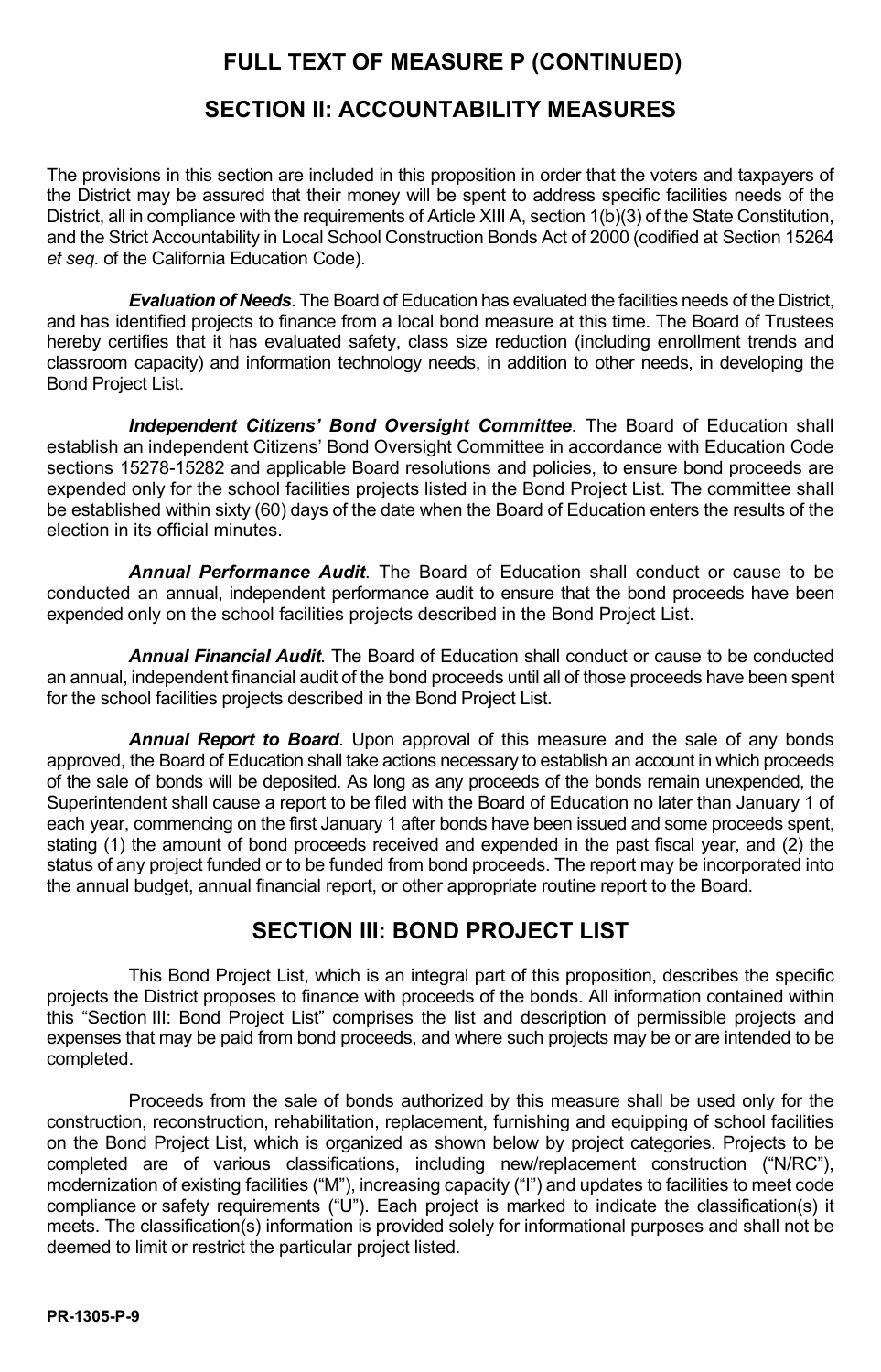In order to meet all identified facility needs, the District intends to complete projects using a combination of funding sources, including developer fees, Mello-Roos special tax proceeds and state funding (if available). In order to maximize community benefit and efficiently apply taxpayer dollars, the District will make a good faith effort to pursue practical opportunities to expand community joint use facilities in every new construction project. In pursuing joint use, the District's goal is to maximize the use of facilities by the broader community without adversely impacting District's operations or finances. In addition, the District will pursue state matching funds if and when they become available, and if received, they will be used for and mainly applied to projects on the Bond Project List or other high priority capital outlay expenditures as permitted in Education Code section 17070.63(c).

While no specific project is dependent on the receipt of state funding for completion. approval of this measure does not guarantee that all projects on this Bond Project List at all listed sites will be funded beyond the local revenues generated by this measure. The District's proposal for the projects assumes the receipt of some state matching funds, which could be subject to appropriation by the Legislature or approval of a statewide bond measure.

Specific projects to be funded by the bond measure include, without limitation, the following (schools/sites listed in alphabetical order):

#### **CATEGORY A. PROJECTS TO IMPROVE STUDENT AND CAMPUS SAFETY AND SECURITY**

Projects to improve student and campus safety and security shall include the following projects, which are authorized to be completed at each, any or all of the sites listed below:

- Install fencing, gates and vehicle barriers to improve controlled access to schools (U, N/RC)
- Upgrade signage (U, N/RC)
- Upgrade, replace or install communications systems, including intercom, emergency communications and/or master clock systems (U, M, N/RC)
- Upgrade fire alarms (U, M)
- Enhance school reception areas to improve visitor management on campuses (U, M)
- Install door and window hardware, locks and/or safety treatments (U, M, N/RC)
- Install video surveillance cameras (U, N/RC)
- Upgrade playgrounds, tracks and fields (U, M)
- Install shade structures (N/RC)
- Improve, add, or upgrade school site technology and infrastructure in order to enhance network-based content and curriculum delivery and network security (I, M, N/RC)
- Abate hazardous materials such as asbestos and lead paint from older school sites (U, M)

Schools and Sites where Category A projects are planned:

- 
- Adobe Bluffs Elementary  $\longrightarrow$  Meadowbrook Middle  $\longrightarrow$  Shoal Creek Elementary  $\rightarrow$  Bernardo Heights Middle  $\rightarrow$  Mesa Verde Middle  $\rightarrow$  Stone Ranch Elementary
- > Bernardo Heights Middle → Mesa Verde Middle > Stone Ranch Politics Mesa Verde Middle > Stone Ranch Elementary
- Black Mountain Middle Midland Elementary Sundance Elementary
- 
- 
- interface Elementary Att. Carmel High Alternative Deer Canvon Elementary Att. Carmel High Alternative Virtum Peaks Middle Communism Deer Canvon Elementary Art Oak Valley Middle
- Deer Canyon Elementary Oak Valley Middle Twin Peaks Middle
- 
- 
- Design 39 Campus Pomerado Elementary Westwood Elementary
- > Garden Road Elementary > Poway High<br>> Highland Ranch Elementary > Rancho Bernardo High
- $\triangleright$  Highland Ranch Elementary
- Abraxas High Los Penasquitos Elementary Rolling Hills Elementary
	-
	-
	-
- ightary Monterey Ridge Elementary > Sunset Hills Elementary > Chaparral Elementary > Morning Creek Elementary > Tierra Bonita Elementary
	- > Morning Creek Elementary
	-
	-
- Del Norte High Painted Rock Elementary Valley Elementary
	- > Park Village Elementary
	-
	-
	-
- 
- 
- 
- 
- 
- 
- 
- 
- 
- 
- 
-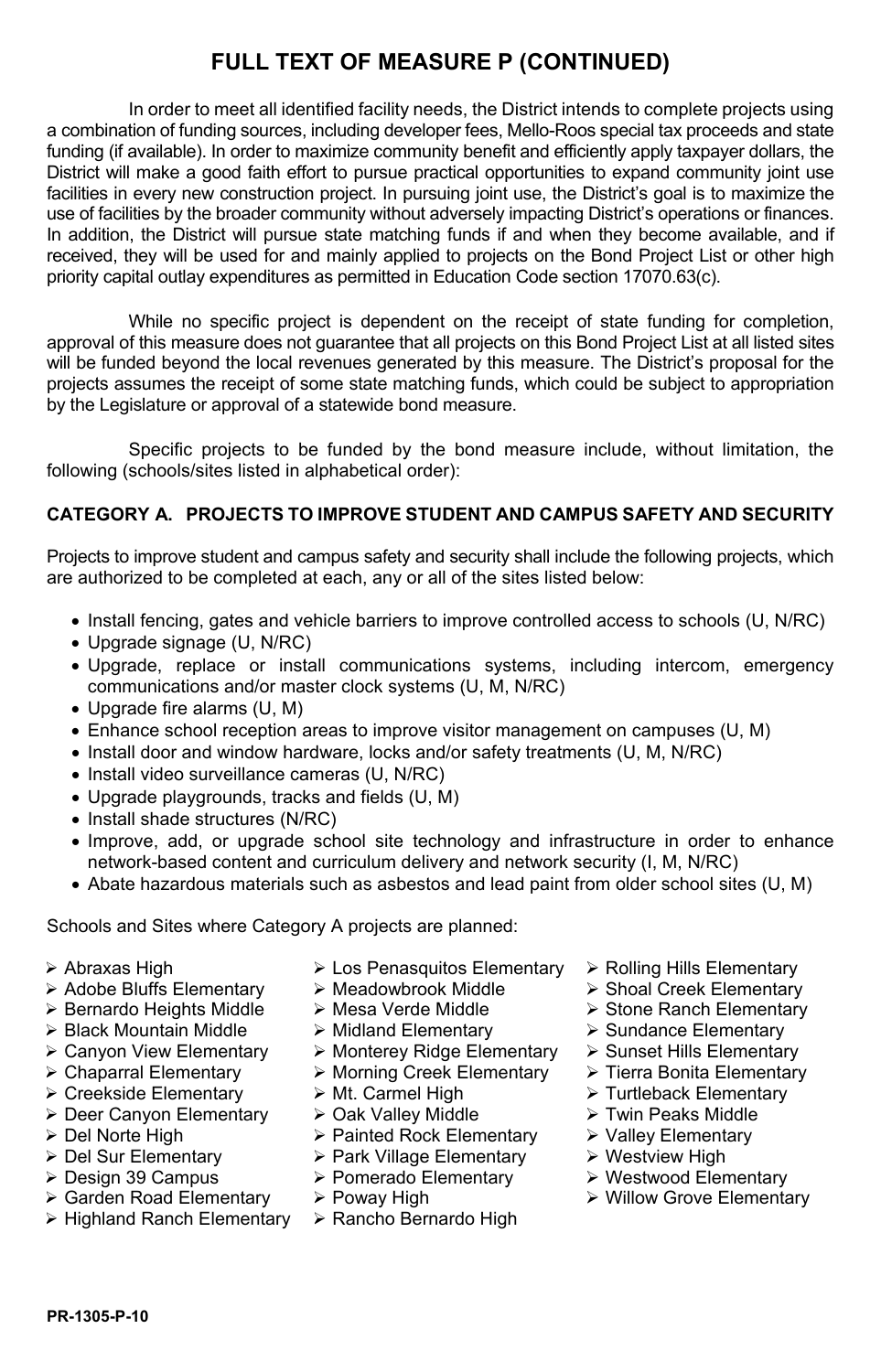#### **CATEGORY B: PROJECTS TO MODERNIZE AND IMPROVE BUILDING FUNCTIONS AND SYSTEMS**

Projects to modernize and improve building functions and systems include the following projects, which are authorized to be completed at each, any or all of the sites listed below:

- Repair/replace heating, ventilation & air conditioning (HVAC) systems (M, N/RC)
- Replace or repair roofs (M, N/RC)
- Renovate school or classroom interiors, including fixtures, flooring, paint, ceilings and lighting (M, N/RC)
- Upgrade school or site exteriors, including walls, paint, lighting, windows and doors (M, N/RC)
- Upgrade electrical infrastructure (U, M)
- Upgrade utility/sewer/water/gas lines and plumbing infrastructure (U, M)
- Upgrade restrooms (U, M, I)
- Perform Americans with Disabilities Act (ADA) compliance upgrades (U, M, N/RC)
- Renovate multipurpose rooms, gymnasiums, and performing arts classrooms/facilities (U, M, N/RC)

Schools and Sites where Category B projects are planned:

- 
- 
- Bernardo Heights Middle Meadowbrook Middle Tierra Bonita Elementary
- Black Mountain Middle Mesa Verde Middle Turtleback Elementary
- 
- 
- 
- Creekside Elementary Park Village Elementary Westview High
- > Deer Canyon Elementary > Poway High<br>> Garden Road Elementary > Rancho Bernardo High  $\triangleright$  Garden Road Elementary
- Abraxas High **X** Highland Ranch Elementary > Rolling Hills Elementary > Adobe Bluffs Elementary > Los Penasquitos Elementary > Shoal Creek Elementary
	- Eos Penasquitos Elementary > Shoal Creek Elementary
	-
	-
	-
- Canyon View Elementary → Mt. Carmel High Twin Peaks Middle Twin Peaks Middle<br>Chaparral Elementary → Painted Rock Elementary → Valley Elementary  $\triangleright$  Chaparral Elementary  $\triangleright$  Painted Rock Elementary
	-
	-
	-
- 
- 
- 
- 
- 
- 
- 

#### **CATEGORY C: PROJECTS TO CREATE FUTURE-FOCUSED LEARNING ENVIRONMENTS TO SUPPORT SCIENCE, TECHNOLOGY, ENGINEERING AND MATH CAREER/TECHNICAL OPPORTUNITIES AND OPERATIONAL SUPPORT LOCATIONS**

Projects to create future-focused learning environments to support science, technology, engineering and math curriculum and career/technical education training opportunities include the following projects, which are authorized to be completed at each, any or all of the sites listed below:

- Reconfigure libraries and other spaces to include innovation/collaboration space (M, N/RC)
- Create or construct, furnish and equip additional and/or dedicated career technical education classrooms, labs and learning spaces, buildings or campuses (M, N/RC, I)
- Enhance and/or expand special education classrooms and space (U, M, N/RC)
- Create or construct additional student support offices and spaces (N/RC, I, M)
- Improve, add, or upgrade school site technology and infrastructure in order to enhance network-based content and curriculum delivery and network security (U, M, N/RC)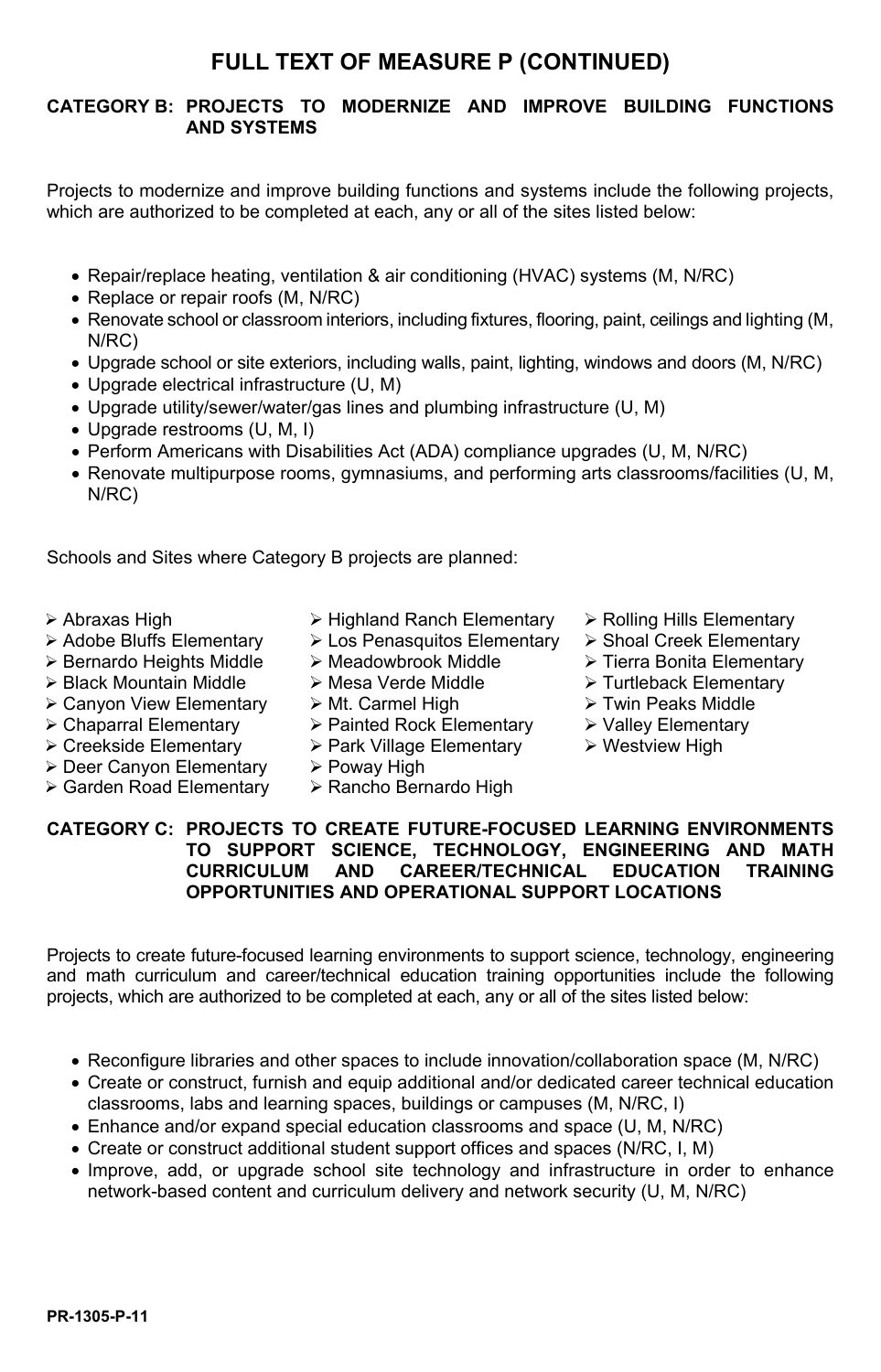Schools and Sites where Category C projects are planned:

- $\triangleright$  Adobe Bluffs Elementary  $\triangleright$  Meadowbrook Middle  $\triangleright$  Rolling Hills Elementary
- Bernardo Heights Middle Mesa Verde Middle Sundance Elementary
- 
- 
- $\triangleright$  Chaparral Elementary  $\triangleright$  Mt. Carmel High
- 
- 
- > Deer Canyon Elementary > Pomerado Elementary > Valley Element<br>> Garden Road Elementary > Poway High > Westview High  $\triangleright$  Garden Road Elementary
- 
- Los Penasquitos Elementary
- 
- 
- 
- > Black Mountain Middle > Midland Elementary > Sunset Hills Elementary <br>
> Canyon View Elementary > Morning Creek Elementary > Tierra Bonita Elementary  $\triangleright$  Morning Creek Elementary  $\triangleright$  Tierra Bonita Elementary  $\triangleright$  Mt. Carmel High
	-
- Creekside Elementary 
<br>
→ Painted Rock Elementary → Painted Rock Elementary → Polley Elementary → Pomerado Elementary → Valley Elementary
	-
	-
- $\triangleright$  Highland Ranch Elementary  $\triangleright$  Rancho Bernardo High  $\triangleright$  Westwood Elementary
- 
- 
- 
- 
- 
- 
- 
- 
- 

#### **CATEGORY D: PROJECTS TO SUPPORT GROWTH AND CHANGING PROGRAMMATIC NEEDS**

Projects to support growth and changing programmatic needs include the following projects, with are authorized to be completed at each, any or all of the sites listed below:

- Add, furnish and equip classrooms, labs and other learning spaces, to support student growth (I, N/RC)
- Renovate classroom space to meet state and local code and regulatory requirements (U, M, I, N/RC)
- Remove or demolish aging portable classrooms (M)
- Replace aging portable classrooms with new permanent, modular or portable classrooms (I, M, N/RC)
- Acquire and upgrade joint use performing arts building located on District property (I, M, N/RC)
- Upgrade and/or construct transportation and maintenance yards (U, M, I, N/RC)

Schools and Sites where Category D projects are planned:

- 
- 
- 
- 
- 
- > Canyon View Elementary  $\rightarrow$  Mt. Carmel High  $\rightarrow$  Twin Peaks Center  $\rightarrow$  Chaparral Elementary  $\rightarrow$  Painted Rock Elementary  $\rightarrow$  Twin Peaks Middle
- 
- Creekside Elementary → Pomerado Elementary → Valley Element<br>
> Deer Canyon Elementary → Poway High → Westview High > Deer Canyon Elementary > Poway High<br>
> Del Norte High > Rancho Bernardo High
- 
- 
- Abraxas High **Exercise X** Los Penasquitos Elementary X Shoal Creek Elementary
	-
- $\triangleright$  Adobe Bluffs Elementary  $\triangleright$  Meadowbrook Middle  $\triangleright$  Sunset Hills Elementary  $\triangleright$  Bernardo Heights Middle  $\triangleright$  Monterey Ridge Elementary  $\triangleright$  Tierra Bonita Elementary Bernardo Heights Middle Monterey Ridge Elementary Tierra Bonita Elementary
	- $\triangleright$  Morning Creek Elementary  $\triangleright$  Turtleback Element<br> $\triangleright$  Mt. Carmel High  $\triangleright$  Twin Peaks Center
	-
	- > Painted Rock Elementary  $\rightarrow$  Twin Peaks Middle > Pomerado Elementary  $\rightarrow$  Valley Elementary
	-
	-
	-
	- $\triangleright$  Rolling Hills Elementary
- 
- 
- 
- 
- 
- 
- 
- 
- > Del Norte High > Rancho Bernardo High > Willow Grove Elementary > Rolling Hills Elementary

#### **CATEGORY E: PROJECTS TO INSTALL ENERGY EFFICIENT AND SUSTAINABLE SYSTEMS**

Projects to install energy efficient and sustainable energy systems include the following projects, which are authorized to be completed at each, any or all of the sites listed below.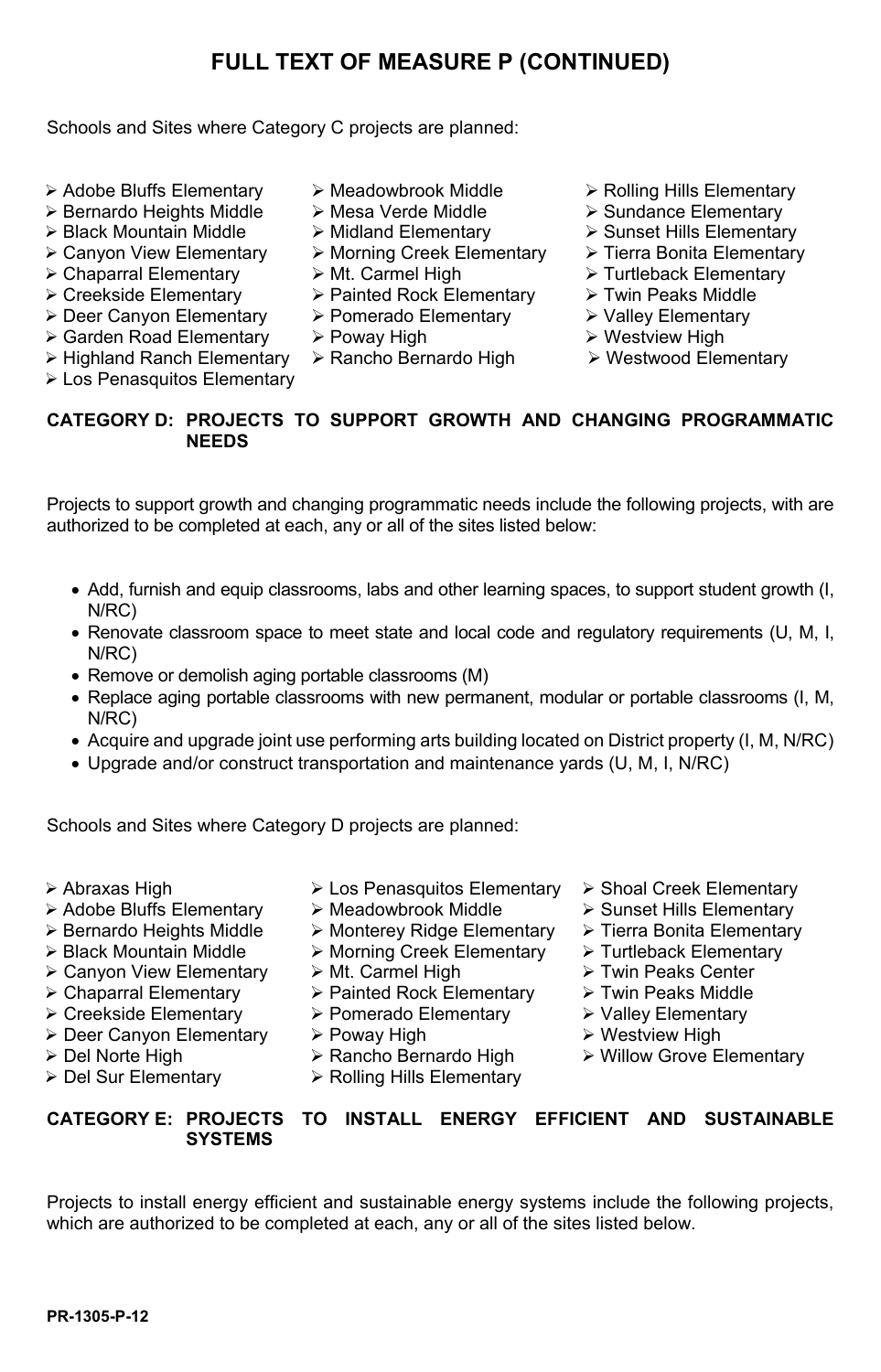- Add drought-tolerant landscaping (M, N/RC)
- Upgrade lights to LED lighting (M, N/RC)
- Install lighting controls (M, N/RC)
- Add/install solar systems and battery storage systems (M, N/RC)

Schools and Sites where Category E projects are planned:

- 
- 
- $\geq$  Bernardo Heights Middle  $\geq$  Black Mountain Middle
- 
- Canyon View Elementary Mt. Carmel High Turtleback Elementary
- 
- 
- Deer Canyon Elementary > Poway High 
ightarrow All vestview High
- $\triangleright$  Garden Road Elementary  $\triangleright$  Rancho Bernardo High
- Abraxas High > Highland Ranch Elementary > Rolling Hills Elementary <br>
> Los Penasquitos Elementary > Shoal Creek Elementary > Shoal Creek Elementary > Shoal Creek
	- $\triangleright$  Los Penasquitos Elementary  $\triangleright$  Shoal Creek Elementary  $\triangleright$  Meadowbrook Middle  $\triangleright$  Sunset Hills Elementary
	-
	-
	-
- in Chaparral Elementary Are Painted Rock Elementary Are Twin Peaks Middle<br>
A Creekside Elementary Are Park Village Elementary Are Valley Elementary
	- $\triangleright$  Park Village Elementary
	-
	-
- 
- 
- 
- $\triangleright$  Mesa Verde Middle  $\triangleright$  Tierra Bonita Elementary<br>  $\triangleright$  Mt. Carmel High  $\triangleright$  Turtleback Elementary
	-
	-
	-
	-

Projects are intended to be performed at the specific sites listed for each Project Category; however, unforeseen events or conditions may create the need for a project to be undertaken at a site not indicated. The Board of Education may authorize the completion of listed projects at other schools, sites or buildings where the project is deemed necessary, even if such site or location is not specifically identified above.

Listed projects, repairs, improvements, rehabilitation projects and upgrades will be completed only as needed, and the listing of projects does not imply a particular prioritization among such improvements. Projects may be done in phases, based on Board of Education priorities. Decisions regarding the scope, timing, prioritization or other facets of project implementation will be made solely by the Board of Education by subsequent action. No Project Labor Agreement (PLA) is currently envisioned or required for any portion of the anticipated bond expenditures, nor will the Board of Education enter into one unless required by law. Where terms such as "renovate," "upgrade," "reconfigure" and "improve" are used in the Bond Project List, the Board of Education has the discretion to determine the best method for accomplishing the project's objective. For any listed project involving renovation or modernization of a building or the major portion of a building, the District may proceed with new replacement construction instead (including any necessary demolition or relocation of existing structures), if the District determines that replacement and new construction is more practical than renovation, considering the building's age, condition, expected remaining life, comparative cost and other relevant factors. In addition, where feasible, projects may be completed in partnership with other agencies on a joint use basis using bond proceeds. Property, buildings and equipment on the bond project list may be acquired through lease, sale, lease-purchase, lease-leaseback or other project delivery or acquisition methods determined appropriate by the Board.

Each project is assumed to include its share of costs of bond issuance, architectural, engineering, legal and similar planning costs, construction management, bond project staff and consultants, staff development and training expenses associated with learning construction techniques and approaches and new bond-funded equipment and systems, the cost to furnish and equip projects, spaces and sites, and a customary contingency for unforeseen design and construction costs. Payment of the costs of preparation of facilities planning and project implementation studies, feasibility and assessment reviews, master planning, environmental studies, permit and inspection fees and temporary housing and relocation costs for dislocated programs or activities caused or necessitated by projects on the Bond Project List are permissible bond expenditures.